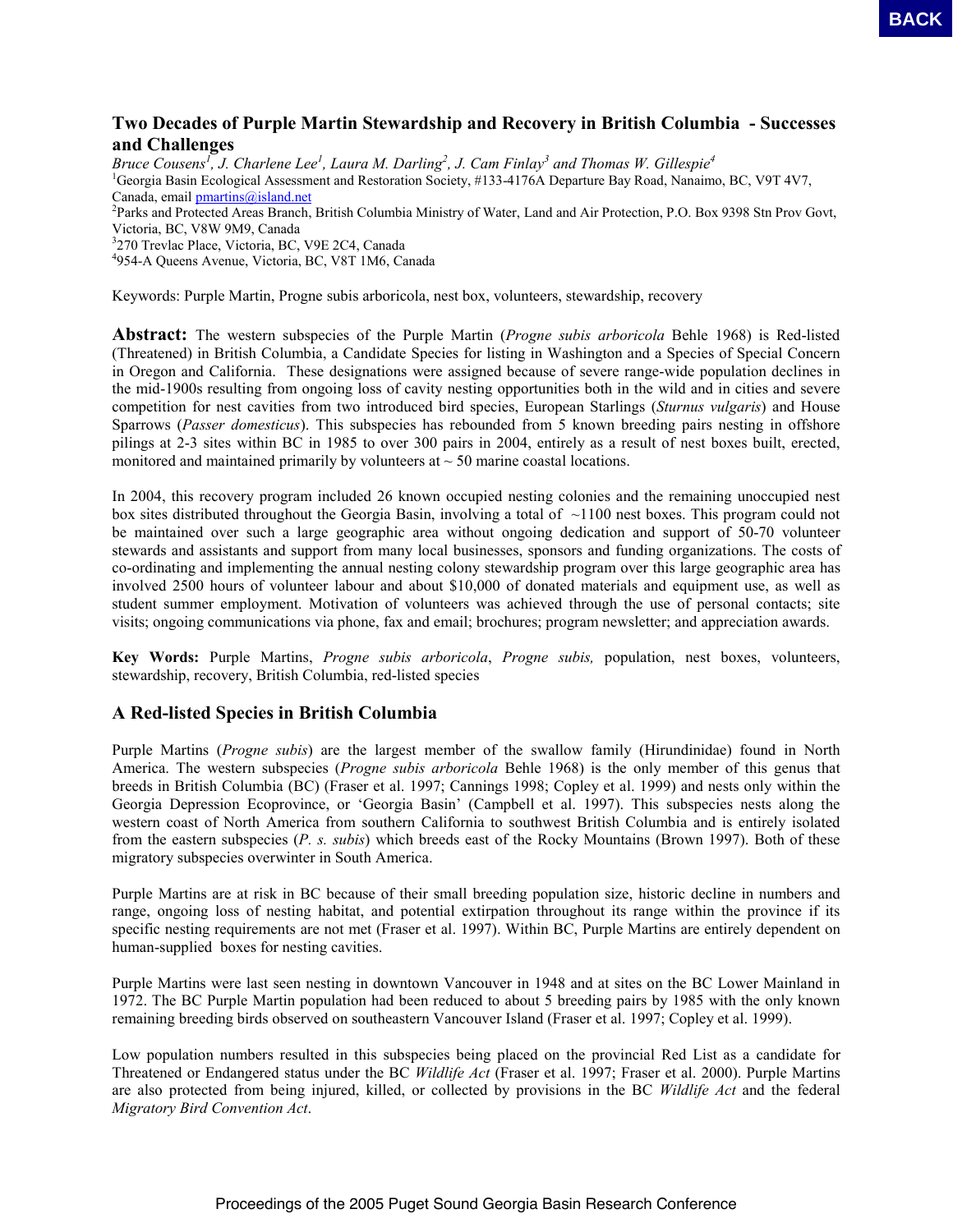## **Where Did Purple Martins Nest in BC?**

Western Purple Martins formerly nested in loose colonies in cavities in old trees, snags, and pilings throughout the Georgia Basin as far north as Campbell River, the documented historic northern limit of its breeding range in BC (Fig. 1). These colony sites were either in open treed areas with little undergrowth, such as recently burned areas, or bordering freshwater, estuaries, and harbours (Campbell et al. 1997; Fraser et al. 1997; Copley et al. 1999).



#### **Figure 1. Historic Purple Martin nesting sites (~1900-1985) in the Strait of Georgia. Only sites in purple still in use by 1985. (UTM grid interval = 50 km)**

Purple Martins also nested in the exteriors of tall, older buildings in downtown Vancouver until the late 1940s and in Victoria until the late 1960s. Ongoing competition from European Starlings and House Sparrows, as well as modern building construction, which lacks the many nooks and crannies of older buildings, likely contributed to the local elimination of martins from these locations (Campbell et al. 1997; Fraser et al. 1997; Copley et al. 1999).

The abundance, population trends, and natural history of Purple Martins in BC prior to  $\sim$ 1940 are poorly documented. The population may have been in decline for a century or more due to a combination of habitat loss (especially nesting sites) from logging, fire suppression, snag removal, and agricultural and urban development, and from severe competition for nest cavities from introduced European Starlings and House Sparrows.

### **A Stewardship Program Begins in the 1980s**

In the mid 1980s, members of the Victoria Natural History Society started a nest box program at Cowichan Bay on southern Vancouver Island where Purple Martins were known to have nested since at least 1972 (Fraser et al. 1997). Although martins originally nested in natural cavities in pilings on both sides on the bay, the birds took to the single nest boxes once they were erected. The first record of Purple Martins nesting in a human-supplied box was at Cowichan Bay in 1985 (Plath 1994; Copley et al. 1999). The few boxes installed in the Victoria Harbour area were not used until the early 1990s.

During the mid to late 1980s, low numbers of Purple Martins were also observed nesting in pilings at Ladysmith Harbour (3 pairs) and Sooke Harbour (1 pair), and in port holes in decommissioned ships in Esquimalt Harbour (6 pairs). By the end of the 1980s, there were about 60 single nest boxes installed at 4 locations on southern Vancouver Island, with about 10 pairs of Purple Martins nesting in boxes and 3 pairs using cavities in pilings (Fig. 2). The nest boxes were made, installed, and monitored by a few dedicated volunteer naturalists.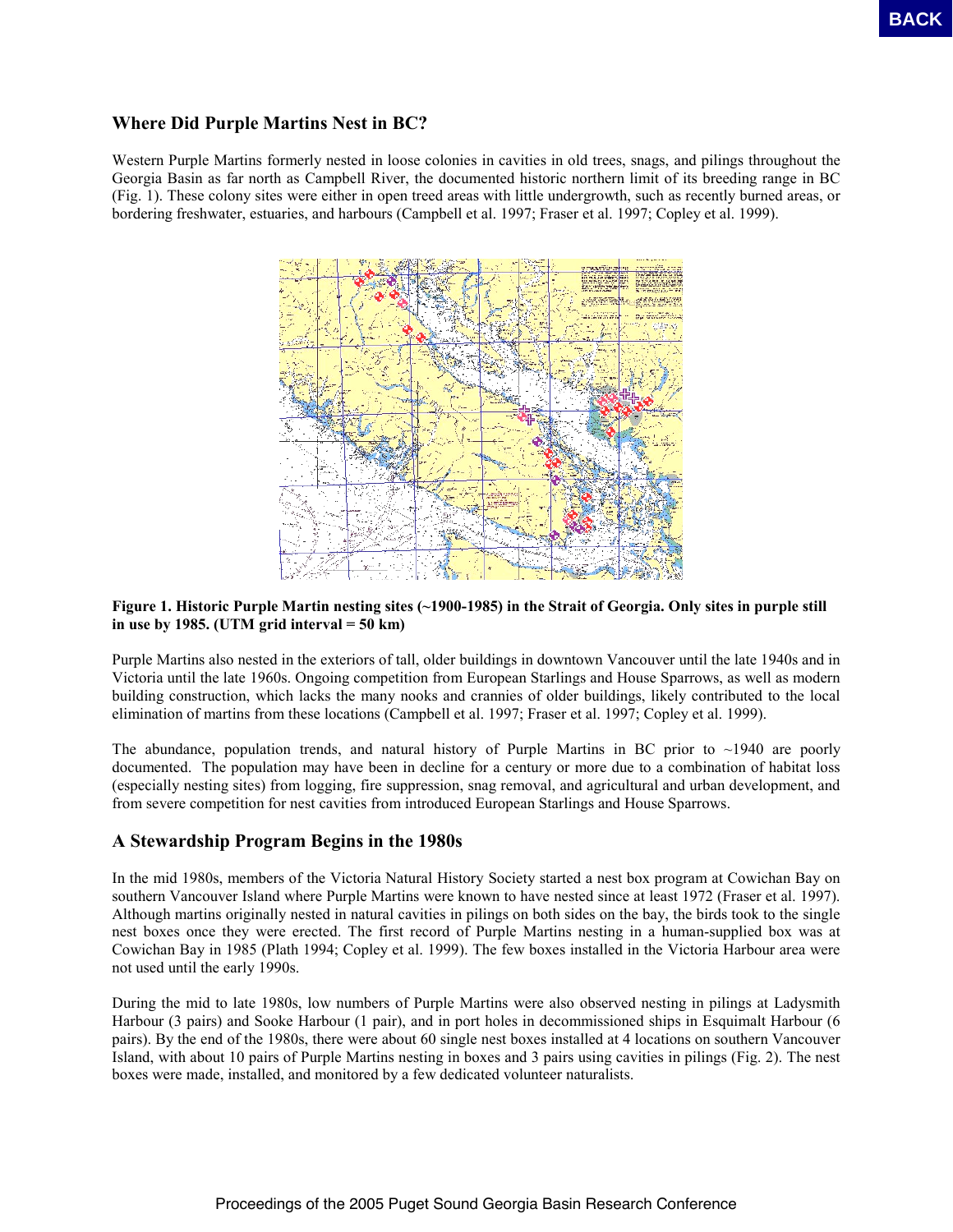



# **The Stewardship Program Expands in the 1990s**

A major effort to re-establish Purple Martins in BC began in the early 1990s when about 300 single nest boxes were installed at 7 sites on southern Vancouver Island and 5 sites on the BC Lower Mainland (Plath 1994; Copley et al. 1999). Nest boxes were placed primarily at marine piling sites where Purple Martins were reported to have nested previously. More boxes were added at most active colony sites in later years. A few vertical 5-compartment boxes ('penta-towers') were installed at some sites on Vancouver Island and received at least partial use. These pentatowers are still in use by martins at Newcastle Island, Ladysmith, and West Bay on Vancouver Island.

As information about the nest box program spread and Purple Martins numbers slowly increased in the mid 1990s, interested naturalists installed nest boxes at 6 locations on eastern Vancouver Island between Nanaimo and Campbell River, and at 3 sites on the Sunshine Coast. A nest monitoring and nestling banding program was initiated in 1996 to investigate dispersal and recruitment range, population mixing, survival, and nesting success and productivity (Darling et al. 2005).

By the end of the 1990s, there were about 530 nest boxes distributed between 20 sites in the Georgia Basin area. Purple Martins were nesting at 15 colony sites and about 175 boxes were being used (Fig. 3). It is estimated that the program involved as many as 30-40 volunteers who made, installed, and maintained nest boxes as well as monitored colony sites for Purple Martins activity, checked nest boxes, and banded nestlings (Walters et al. 1990; J.C. Finlay, pers. obs.).

### **The Stewardship Program Continues to Grow in the New Millennium**

Nestling banding studies undertaken since 1996 showed that the BC Purple Martin population was genetically well mixed due to the wide dispersal of returning recruits among colony sites throughout the Georgia Basin area, and that nesting success in boxes was promising (J.C. Finlay, unpublished data; Darling et al. 2005). Therefore, placing additional nest boxes at established and potential new colony sites could prove beneficial to the recovery of the entire BC population. In 2000-2001, the BC provincial government funded the construction and installation of about 500 additional boxes at new and existing colony sites, which doubled the number of boxes and sites available for Purple Martins.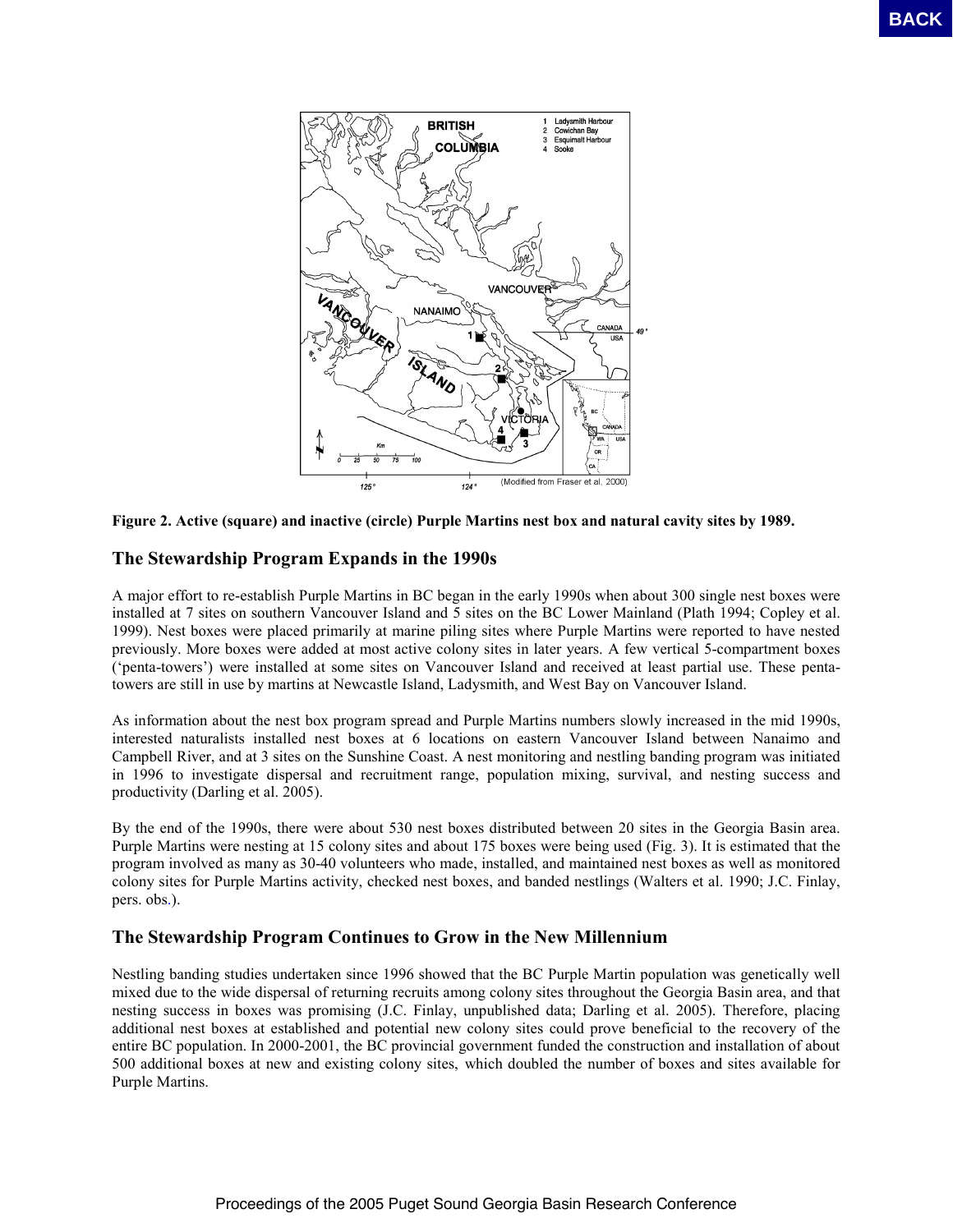

**Figure 3. Active (square) and inactive (circle) Purple Martins nest box colony sites by 1999.** 

In 2002, changes in the BC provincial government resulted in the loss of funding and management for coordination of the recovery program. A Nanaimo-based non-profit conservation organization, the Georgia Basin Ecological Assessment and Restoration Society, agreed to provide ongoing overall project coordination and management for continuation of the BC Purple Martin Nest Box Stewardship and Recovery Program, and to attempt to secure funding necessary to sustain this program in the future.

In 2003, the Georgia Basin Ecological Assessment and Restoration Society established 7 new nest box sites - 5 sites between Nanaimo and Courtenay to further facilitate recolonization of the northern portion of Georgia Basin, and 2 sites south of Nanaimo. Nest boxes were also installed at 6 small existing colonies that were in need of expansion and where boxes were missing or in need of repair.

By the end of 2003, there were about 1100 nest boxes distributed at 52 sites around the Georgia Basin and 18 of these sites were occupied by over 200 breeding pairs of Purple Martins (Fig. 4). Approximately 70 volunteers helped a Project Coordinator and 2 Summer Students make and install boxes, monitor and maintain colony sites, collect productivity data, and band nestlings.

In 2004, 8 new sites were colonized by Purple Martins along southeastern Vancouver Island from Victoria to Oyster Bay, south of Campbell River. There are now a total of 26 active colonies occupied by 350 nesting pairs. This is a 60% growth rate in one year that is unprecedented in the 20-year history of the BC recovery effort. This is likely due to a surplus of available predator and starling resistant nest boxes, and good weather conditions during both the spring and summer with an abundant supply of flying insects on which Purple Martins feed. A total of 1170 young were produced of which 1121 were banded. Approximately 50 volunteers helped a Project Coordinator and 3 Summer Students monitor and maintain colony sites, collect productivity data, and band nestlings.

Currently, there are about 26 inactive nest box locations that are providing considerable nesting habitat for future population expansion (Figs. 5  $\&$  6). This is entirely a result of nest boxes being built, erected, and maintained by volunteers at marine coastal locations on east and southeast Vancouver Island, the BC Lower Mainland, the Gulf Islands, and the Sunshine Coast.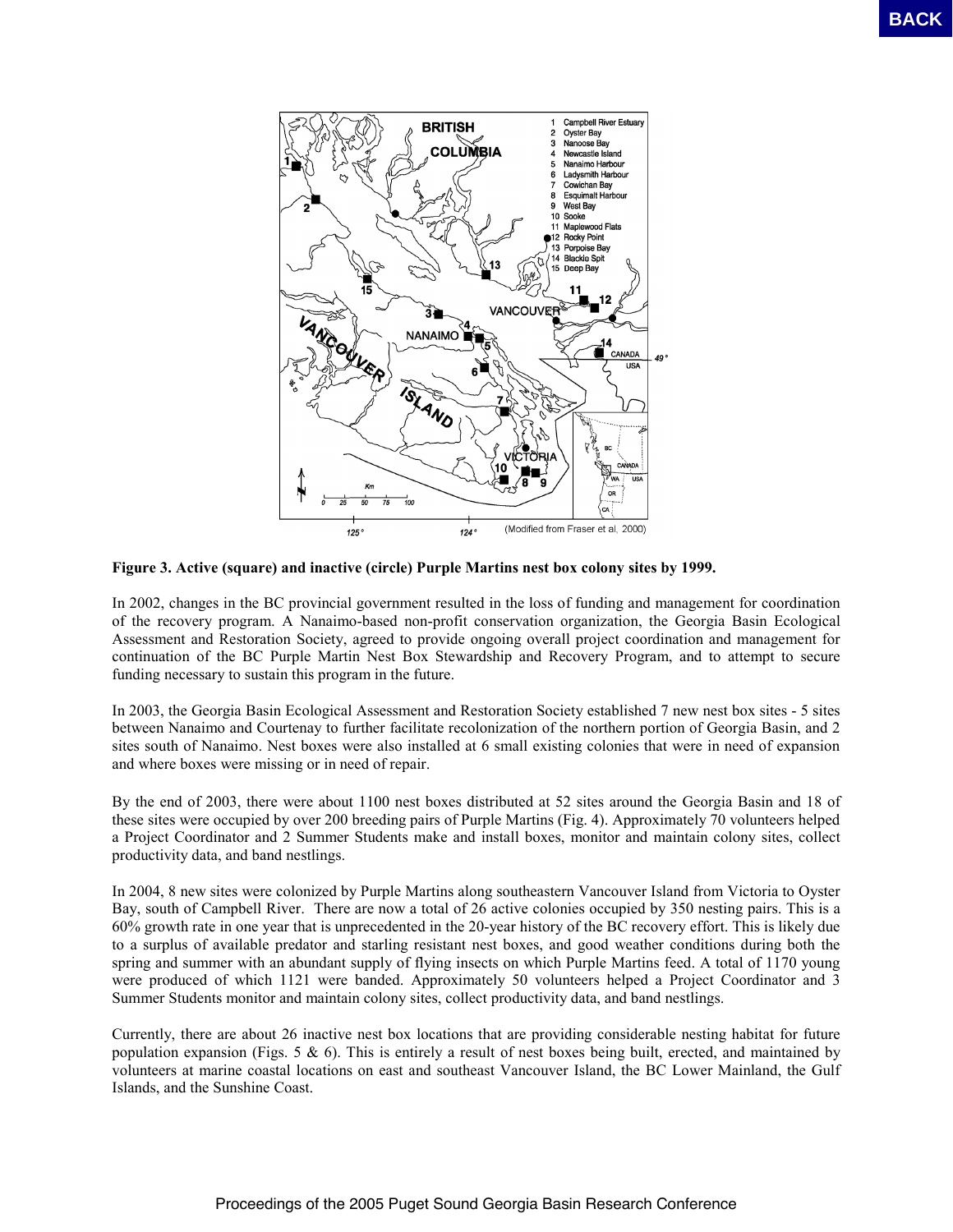

**Figure 4. Active (square) and inactive (circle) Purple Martin nest box colony sites by 2003.** 



**Figure 5. BC Purple Martin active and inactive colony sites, 1985-2004**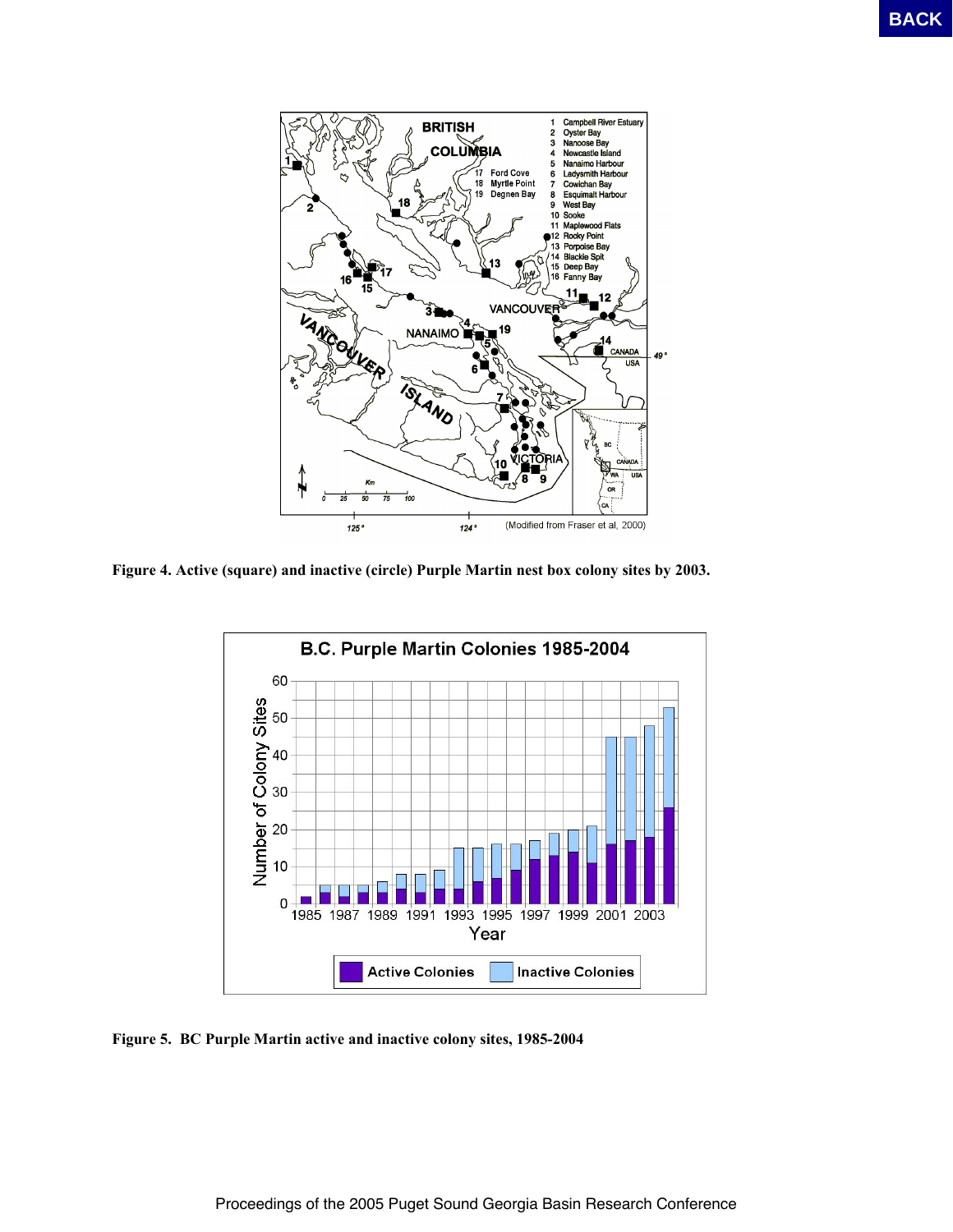

**Figure 6. BC Purple Martin annual abundance and volunteer effort, 1985-2004.** 

## **What Does This Recovery Program Involve?**

The BC Purple Martin Stewardship and Recovery Program consists of three major components:

- long-term nest box colony provision, monitoring, and maintenance (stewardship),
- ongoing annual nest box inspection and nestling banding (scientific monitoring and adaptive management of the recovery program), and
- continued public awareness and education (necessary to sustain public interest and support).

### **Stewardship**

As the western Purple Martin is completely dependent on humans for its nesting habitat in BC, colonies must be monitored and maintained to ensure the survival of this population. Maintenance involves cleaning boxes annually, where required, and removing any nests of introduced species such as European Starlings and House Sparrows. At the West Bay site in Victoria, House Sparrows filled half the available nest boxes and the number of Purple Martin pairs nesting there had declined accordingly. When these nests were eliminated, the number of nesting pairs of Purple Martins began to increase.

When European Starlings and House Sparrows are a problem at colony sites special measures are needed. The impact of starlings can be controlled be the size of the box entrance. All box entrances should be rectangular, oval, or crescent shaped with a width of  $2\frac{3}{4-3}$  (7–7.6 cm) and height of 1 3/16<sup> $\degree$ </sup> (3 cm) to exclude most starlings. Where House Sparrows present a problem, entrances should be plugged after the martins' nesting season (mid-September) and opened again just before the martins arrive in spring (early to late April depending on latitude). At previously unoccupied sites the nest boxes should be opened about a month later, in mid May. Removal of starling and House Sparrow nests during the early nesting season (prior to egg laying) may also be needed. (Nest box plans are available at [<http://www.georgiabasin.ca/puma.htm>](http://www.georgiabasin.ca/puma.htm))

Nest boxes also need to be replaced as they deteriorate over time. At Cowichan Bay, nest boxes have not been cleaned for some years, and decaying and missing nest boxes have not been replaced. The colony size had decreased from 35 to 21 nesting pairs in about 5 years, which may have been due to a lack of nest box maintenance. After a majority of the boxes were cleaned out in the fall of 2003, the number of breeding pairs increased to 31 in 2004.

Some colonies have been established on pilings left over from commercial activities in harbours and estuaries in the early 1900s. These old pilings are no longer maintained and are rotting and falling down, as occurred at the Nanaimo River estuary site late in 2003. The feasibility of having these old pilings replaced in conjunction with other piling replacement activities is being explored.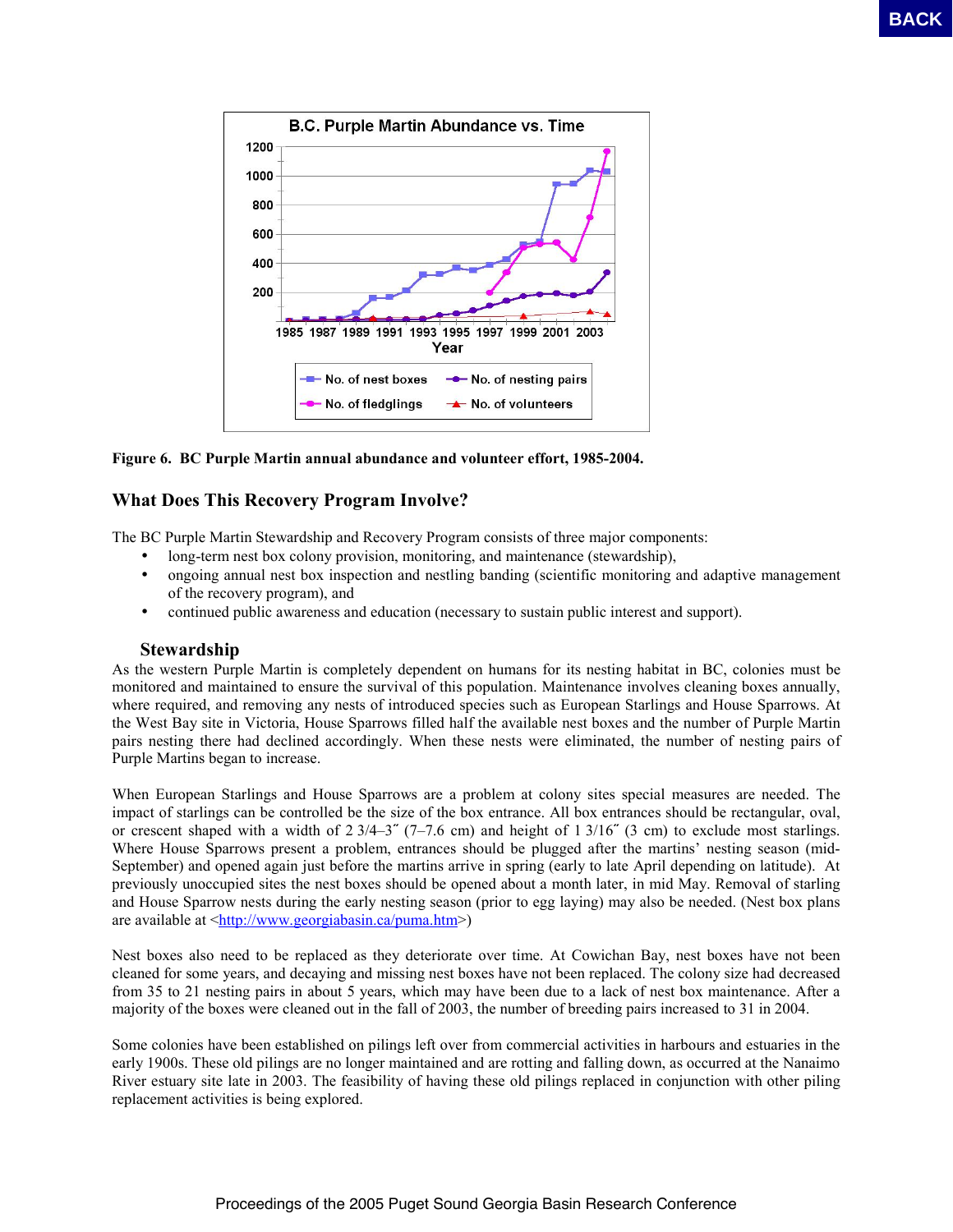## **Scientific Monitoring and Adaptive Management**

Ongoing annual nest box inspection and nestling banding provides reliable abundance estimates and productivity information. To date, about 4600 nestlings have been banded and over 700 bands have been read. The information gathered from the nest box inspections and nestling banding is needed to ensure that the BC Purple Martin population continues to respond to the current nest box recovery approach, and that adaptive management can be applied to the recovery program. This information is also essential to understand variations in population abundance and growth rate over time, such as occurred with the apparently adverse weather-related stalling of BC population growth and new nest box site colonization during the 2000–2002 period. **EACH CONSULTER AND ACTION CONSULTER AND ACTES CONSULTER AND ACTES CONSULTER AND ACTES CONSULTER AND ACTES CONSULTER AND ACTES CONSULTER AND ACTES CONSULTER AND ACTES CONSULTER AND ACTES CONSULTER AND ACTES CONSULTER AND A** 

#### **Public Awareness and Education**

Ongoing public awareness and education are essential to publicise the vulnerable nature of the Purple Martin population in BC and the current success of the nest box program. Education and awareness programs are also necessary to sustain the enthusiasm and interest of naturalists and the general public, and to encourage the participation of sponsors and volunteers in the nest box program. Interpretative signs at easily accessible colonies, a video 'nest-cam' display, brochures, newspaper articles, and a program newsletter have all contributed to public awareness and education.

### **Program Costs - Financial and In-kind Support**

The costs of co-ordinating and implementing the annual stewardship and monitoring program throughout the Georgia Basin have increased substantially over time as the number of colony sites has increased and their geographic distribution has expanded. The 2004 stewardship program involved about 50 volunteers who contributed 2500 hours between April and September. Financial sponsors contributed \$15,450 and the value of volunteer labour and donated materials and supplies totalled \$30,000.

In 2004, the BC Purple Martin Stewardship and Recovery Program was supported by the Human Resources Development Canada Summer Career Placement Program, the UVic Coop Program Service Learning Internship Grant, the Habitat Conservation Trust Fund's Public Conservation Assistance Fund, Coastal Community Credit Union, City of Nanaimo, NorskeCanada, TimberWest, Weyerhaeuser Canada, the James L. Baillie Memorial Fund of Bird Studies Canada, local businesses, and many volunteers.

### **Sustaining Volunteer Involvement**

While financial support for the Project Coordinator, Student Assistants, and travel costs are essential for sustaining the BC Purple Martin Stewardship and Recovery Program, motivating and maintaining the interest of volunteers is critical. There is an ongoing process of natural attrition due to human aging (many of our stewards and volunteers are seniors), other competing interests, and lack of positive feedback that continually erodes the level of volunteer involvement and support. This loss of volunteers has resulted in some colony sites becoming neglected over the past decade such that they are now in a state of disrepair or decline.

Ongoing communication between the Project Coordinator and Site Stewards through personal contacts, site visits, and the use of phone, email, and fax is required to assist the stewards in their site monitoring and maintenance tasks. This contact also conveys appreciation and helps them become better informed. Regular communications and reminder notices, a program newsletter, and volunteer appreciation awards, all initiated in 2003, as well as the distribution of brochures about the program all contribute to maintaining volunteer interest and motivation.

## **Prospects for the Future of the Western Purple Martin in BC**

The immediate future of the western Purple Martin in British Columbia is promising given the considerable success of the recovery effort so far. Although the BC population grew an unprecedented 60% in 2004, the average population growth rate has been 10% per year over 20 years. Comparable increases in abundance have also occurred in response to nest box-based recovery programs in Washington and Oregon over 20–30 years (Minutes of the Western Purple Martin Working Group, unpublished; Darling et al., in preparation).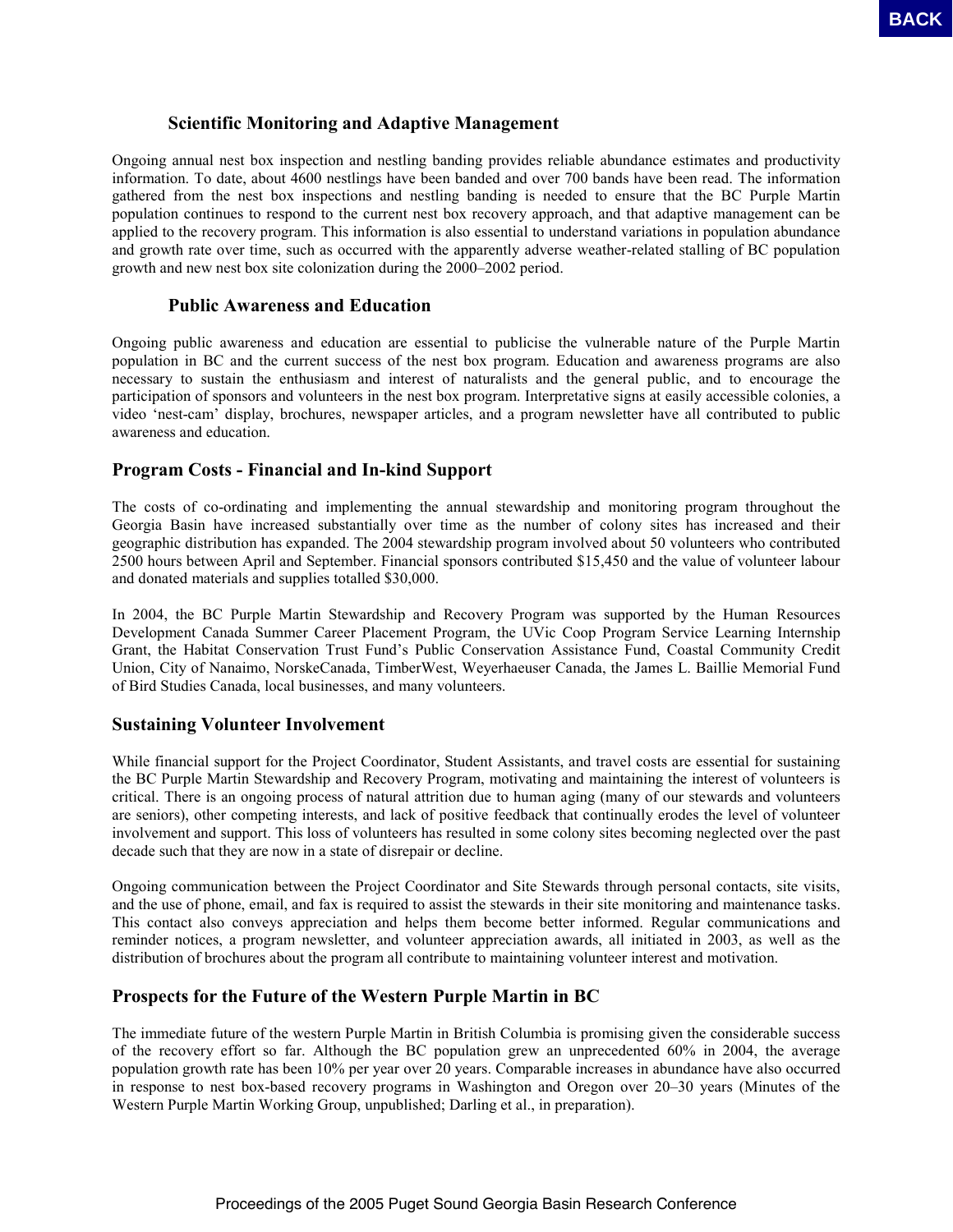Continued population growth is anticipated over the next few years with an adequate supply of available nest boxes at newly established and as yet unoccupied colony sites, and continued favourable levels of nesting success and survival being reached. Nesting success, productivity, and natural mortality rates of Purple Martins (and other obligate aerial insectivores in the swallow family) are linked to the occurrence of adverse weather conditions, which can cause food shortages or starvation during the breeding season and during migration and overwintering in South America. Therefore, annual variation in population growth rate is likely to continue, and temporary declines in overall abundance may occur occasionally. An increase in predation mortality may also occur as Purple Martin numbers increase and colony sites become increasingly attractive to aerial and nest predators. There is no evidence yet to suggest there is a systematic limiting of abundance other than by the number of available nest cavities in suitable habitat. We also note that the entire British Columbia population is equivalent to a single moderately large colony of the eastern subspecies, which suggests resources are unlikely to limit abundance at current population levels. **BASIN may cover the antiquoted vocat for excit for years with an objective top of originate the extreme of the conference basin Research Conference Sound Georgia Basin Research Conference Basin Research Conference Basin R** 

However, the longer-term future of this subspecies within British Columbia remains uncertain because of an apparent lack of natural nest cavities in suitable habitat, and thus a total dependence upon a continued managed supply of artificial housing for suitable nest sites for the foreseeable future. Within BC, the western Purple Martin's breeding range is restricted to the coastal lowlands of the Strait of Georgia, Gulf Islands, and lower Fraser River by its northern breeding range limit and by surrounding densely forested habitat at higher elevations. These coastal lowland areas are the most heavily populated in the province and have been permanently altered by human development, timber harvest, and fire suppression. Coastal and lake shore areas have been changed by urban development and the supply of snag trees with suitable natural nest cavities has been seriously reduced. There is an almost complete absence of open fire-killed forest stands which may have once provided abundant nest sites (as in parts of Oregon today) and an abundance of resident introduced European Starlings (and House Sparrows in urban areas) which aggressively compete with Purple Martins for available nest cavities.

The conditions that resulted in the shift to nesting in natural cavities in marine coastal pilings and, more recently, to almost exclusive use of human-provided nest boxes in these locations are unlikely to change. *Thus, the future of the Purple Martin in British Columbia will depend on the continued provision of suitable nesting colony sites through a robust and ongoing volunteer stewardship program for another decade or two, at least*. To be self-sustaining in the long term, this program will require both overall coordination and modest financial support. As the Purple Martin population continues to increase and supplied housing becomes saturated, it may be possible, with hard work, ingenuity, and luck, to return a proportion of the population to nesting in natural cavities or some other structure that is more permanent than single wooden nest boxes. One current management objective which may be achievable is to reach a target population of 800 nesting pairs in British Columbia by 2010, ideally with at least 10% of these nesting in natural cavities (Minutes of the Western Purple Martin Working Group, unpublished). Similar management objectives have been proposed for Washington and Oregon where the subspecies is more abundant, though the method of achieving the shift back to natural cavity use is still uncertain.

In the meantime, continued monitoring of nest boxes will be necessary to document annual abundance, nesting success and productivity. This information will help us to better understand the population dynamics of this subspecies near its northern range limit, to explain future fluctuations in abundance and population growth, and to allow for adaptive management of the recovery program.

### **Acknowledgements**

We would like to thank the agencies and organizations listed above in the program costs section for their valued contributions and ongoing support of the Western Purple Martin Stewardship and Recovery Program. Without their participation the program would not proceed. Thank you as well to all the dedicated volunteers, past and present. Your efforts, observations, dedication, time commitments and nest box building skills have made this program the success that it is.